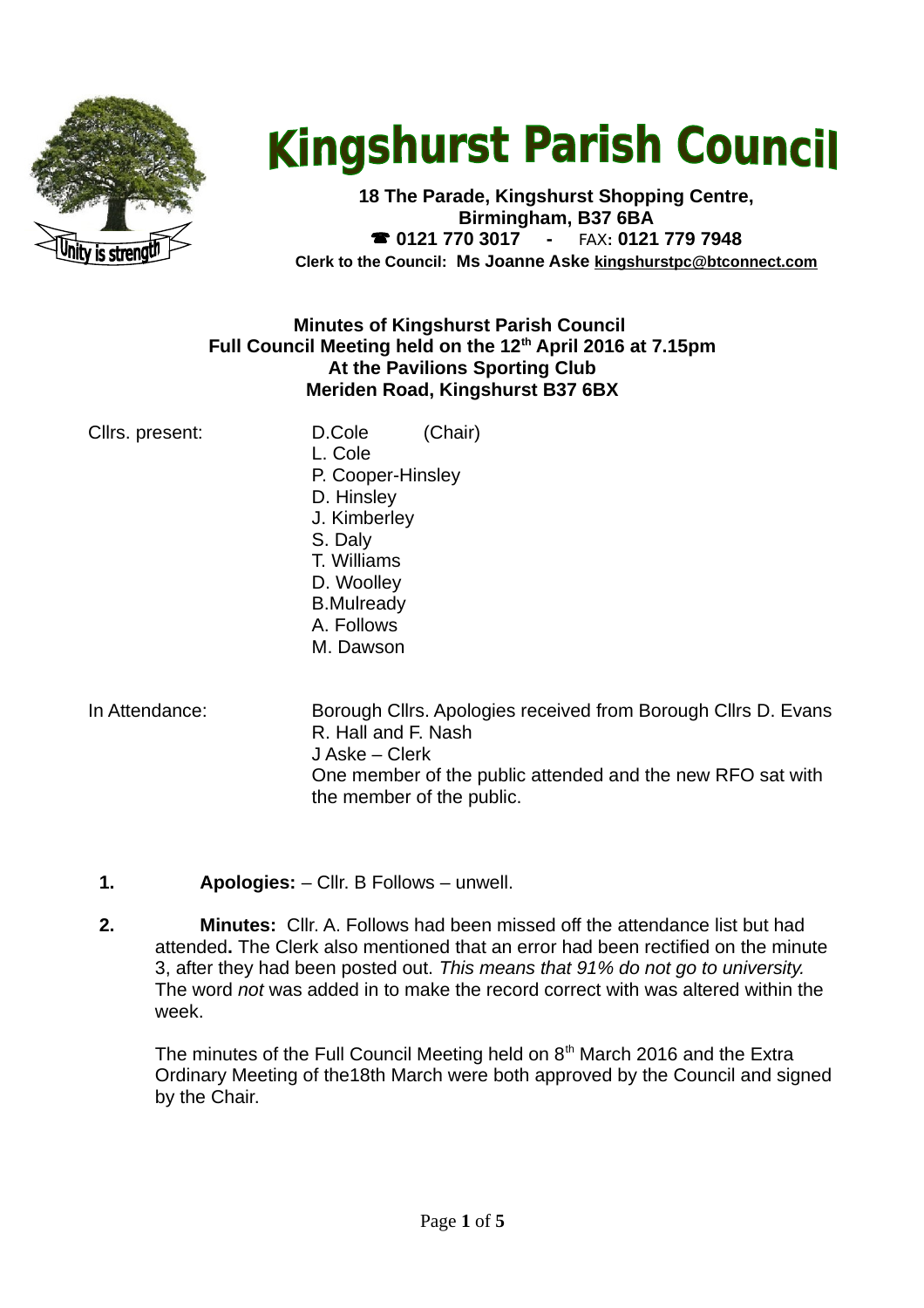**3. Risk Assessment:** To approve and sign Risk Management 2015 see document attached.Cllr. Hinsley referred to the recent Fire Risk assessment that had been received and was in the correspondence list. This Risk assessment to be signed is for the previous year 2015/2016 and is for the management of the office. Chair Cole read out the Fire Risk assessment to the Council. The requirements outlined in the assessment need to be done before May  $6<sup>th</sup>$ . The stairwell must be sterile so all combustible items need to be removed. Chair asked for a plan to bring everything up stairs and placed into the office. Cllr. A. Follows mentioned a shelving system to place the items for the events in boxes and shelved. The Chair needs to be removed. Clerk will sort this. Mention of the stairs and disability access was discussed but according to SMBC nothing can be done with this because of the building's design. The door is very stiff and requires a carpenter, also to put a lock on the cupboard. All approved to get a carpenter in to do these jobs. Chair went back to the disabled access which needs to be looked at and discussed at length after the stairwell has been cleared. Chair said we must do something even if it is another hand rail. Cllr. A. Follows will ask D I A L to see if they can help with any information. *(DIAL is a charity that gives disability help and advice).* A working party will be organised. The risk assessment for the management of the office was signed and dated for the minute book.

#### **4. To receive reports from the Borough Councillors.**

All Borough Cllrs had sent in their reports. A joint report from Cllr. Evans and Cllr. Hall was read out first then Chair Cole read out a report from B. Cllr. Nash also. Reports attached to these minutes for the minute book. In the report of Cllr. Nash it was reported that the doctors Surgery on Kingshurst

was a big concern for patients as they are unable to get appointments and with the closure of the PPG (Patients Participation Group) folding there is no one to complain to.

 Cllr. Cooper-Hinsley mentioned that the doctors are all locums and there is no lady doctor. Cllr. A. Follows said that it seems to be in all GP practices. Locums can decide their own hours he reported. Cllr. Hinsley also reported that if you log into the system you can get an appointment but if you go in person they tell you to wait 3 weeks. It was also mentioned that non attendance to appointments are advertised and these patients should be struck off as they are preventing genuine patients from getting appointments. Chair asked if we could move on at this point.

#### **5 Finance Committee:**

5.1 Chair of Finance Alvin Follows asked the Council to agree to the figure of £2659.96 for cheques to be paid up to today's date. All agreed and passed.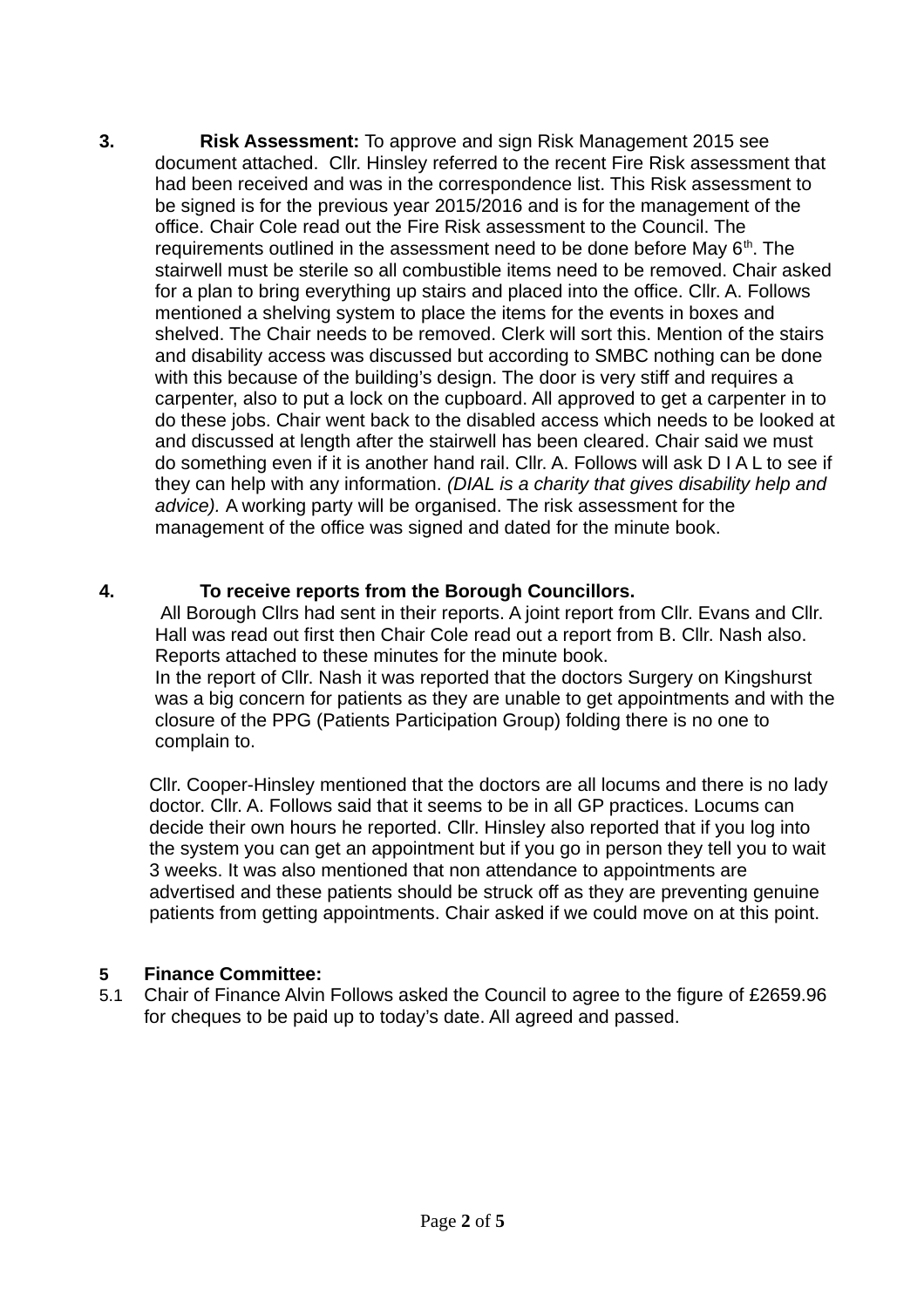# **6. Events Committee**

Chair of Events Cllr. Tina Williams had reported that the Clerk and she have put together a letter to give out to the groups that may be interested in participating in the Christmas Tree Festival. She will confirm actual dates with the REV Jo Johnson before the letter is printed. The quotation for the trees seemed very expensive so it was decided that the groups will need to supply their own trees, lights and stands. Chair asked if anyone had any questions for Tina. There were no questions so Chair went onto the next part of the agenda.

### **7. Allotments:**

Chair of Allotments Cllr Mulready mentioned he had a quote for £500 to cut the hedge but the company has not turned up. He did get two other quotes but they were too expensive. He said it will be left now for this year. Chair of allotments went on to report that a fence post was missing into the allotments by the bus stop. This will be needed to be replaced as soon as possible. An enquiry into the office for an allotment holder to bring nursery children onto the allotments for educational purposes was declined as it was thought to be a health and safety risk. The holder was asked to put it in writing but to date this has not being received. Cllr. Mulready and the council agreed it would be too dangerous to allow this due to the age of the children.

Cllr. Mulready went then referred to an email that was written by Cllr. David Hinsley regarding the allotments. Cllr. Hinsley had been told that the Clerk had stopped taking names for future allotments on the waiting list. Cllr. Mulready said this was not true. Cllr. David Hinsley's email also referred to him having concerns about a piece of scrub land that had been given to a young person to work on for a year free of charge. Cllr. Hinsley had written in his email that decisions had been made by individuals referring to Chair of Allotments Cllr. Mulready and the Clerk without referring to the full Council. He also mentioned that this type of unilateral action leaves the council open to allegations of nepotism.

Cllr. Mulready explained to the Council that he reported this in last month's full Council. Nothing was opposed then. Cllr. Mulready thought the email was ridiculous and asked why Cllr. Hinsley had not mentioned it before to him.

Cllr. Hinsley replied he had been told by an allotment holder that the waiting list had been closed and secondly because the action had already taken place to let the young man take on the scrub of land to work.

Cllr. Mulready said he had been chairman of the allotments for over 15 years and it was the first time anyone had ever written a letter like this. Conversations took place between Cllr. Mulready and Cllr. Hinsley that started to get personal and were not relevant to the issues.

Cllr. Mulready said through the Chair he thought that Cllr. Hinsleys email was a disgrace and to use the word nepotism was insulting. Cllr. M. Dawson agreed it was very insulting. Cllr. A. Follows suggested to the Chair that this be stopped he said it needs to be a separate agenda item.

Further discussions were mentioned here and Cllr. Hinsley wanted to discuss this further in correspondence, as he wanted to speak about the standing orders.

Chair Cole said he was going to stop this part of the meeting and wanted to move on. He said the issues can be an agenda item at another meeting. Chair went on to the next part of the agenda.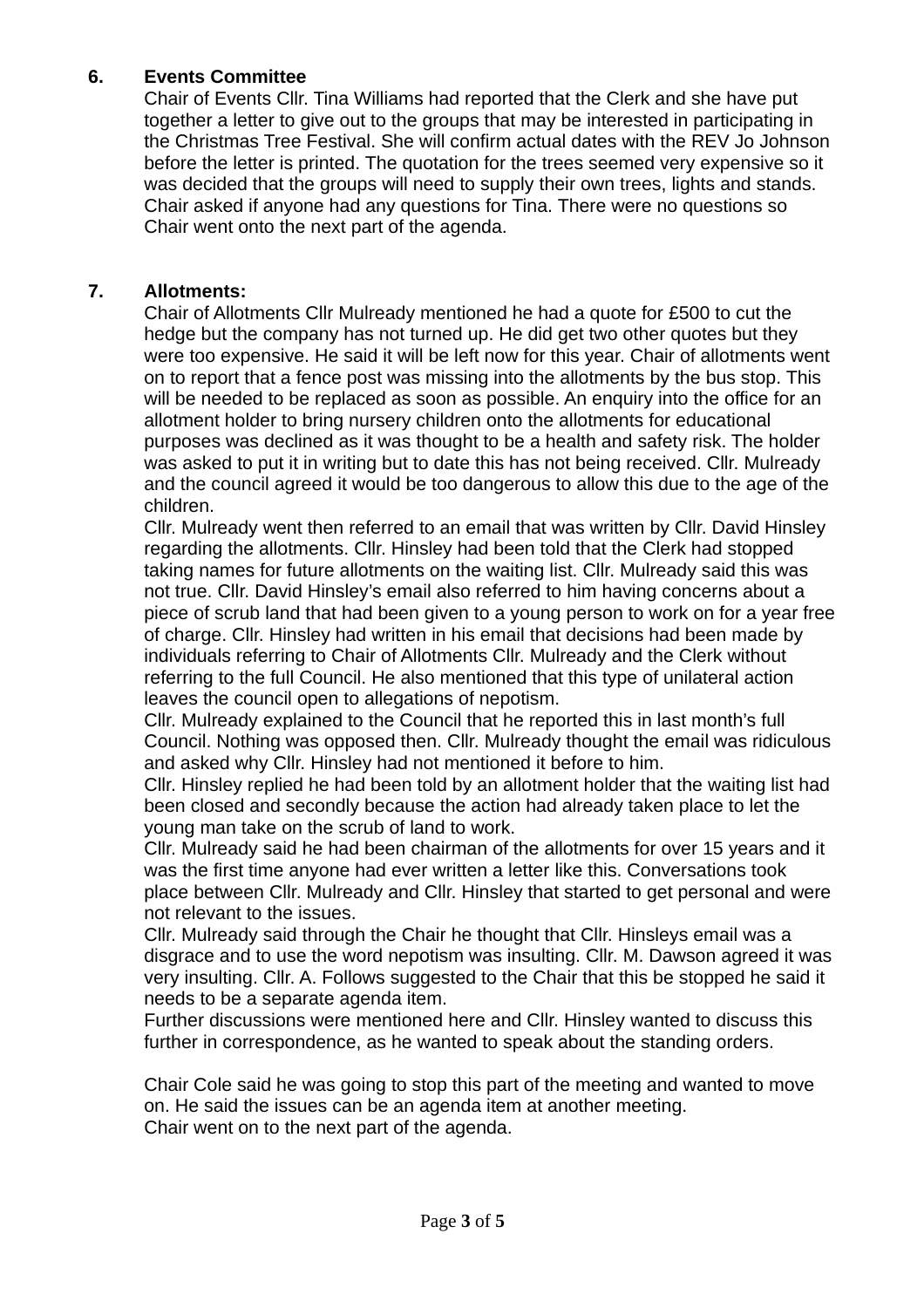# **8. Progress reports:**

- 8.1 Bus Shelter on the Chester Road. Chair Cole has written to Centro to ask if they can work with the Parish Council to gain a happy outcome regarding the shelter.
- 8.2 Fire Risk Assessment: This was read out in agenda item 3 and discussed.
- 8.3 Gro Organic would like the KPC to apply for a Grant to help towards the Jubilee Gardens within the allotments for community use. Cllr. A. Follows asked for this to be deferred. Chair deferred the agenda item.

# **9. Reports from Parish Council Members on outside bodies**

- 9.1 Birmingham Airport Consultative Committee: No Meeting.
- 9.2 WALC/SAC Cllr. Hinsley reported that the next meeting is on the  $21<sup>st</sup>$  April.
- 9.3 School Governor Reports Nothing to report from Yorkswood School. Chair said we are all aware that Yorkswood is going to be re-built. Kingshurst Primary School Governors – Chair Cole reported that a new classroom is being built in the summer one floor up.
- 9.4 North Solihull Partnership Forum Cllr. D. Hinsley had nothing to report.
- 9.5 Regeneration Nothing to report
- **10. 44ft Lorries using Cooks Lane:** Chair reported that he keeps writing to them so he will pass it onto the police. He said a police van tonight was following a 44 ft Lorry. He took the details and will report it to the Crime Commissioner in the morning.
- **11. Planning:** There were no consultations to respond to.

## **12. Planning applications**

12.1: Local Development Plan:

12.2: Mountfort Public House site – no updates to report.

12.3 In retrospect to approve the request from Berkswell Parish Council: It was approved retrospectively that the KPC supported option G of the Local Development Plan to build a settlement of four thousand homes in the area from Cornets Lane, Berkswell towards Meriden.

## **13. Information items**

14.1 Correspondence and emails: All Councillors received a list of recent post and emails. All members of the Kingshurst Parish Council had received itemised reports of all post and emails.

A letter had been received inviting the Chairman to the Fordbridge Towns Councils Charity Event. As he was unable to attend Cllr. Williams had agreed to go to represent the KPC.

WALC are having a Code of Conduct workshop on the 23<sup>rd</sup> April at Lapworth Village Hall. Also on the  $2^{nd}$  July a day for 'Being a good Councillor' was announced. No one wanted to attend.

An Email had been received from Cllr. David Hinsley with his concerns regarding the Annual Parish Meeting. He was concerned that a Borough Councillor who